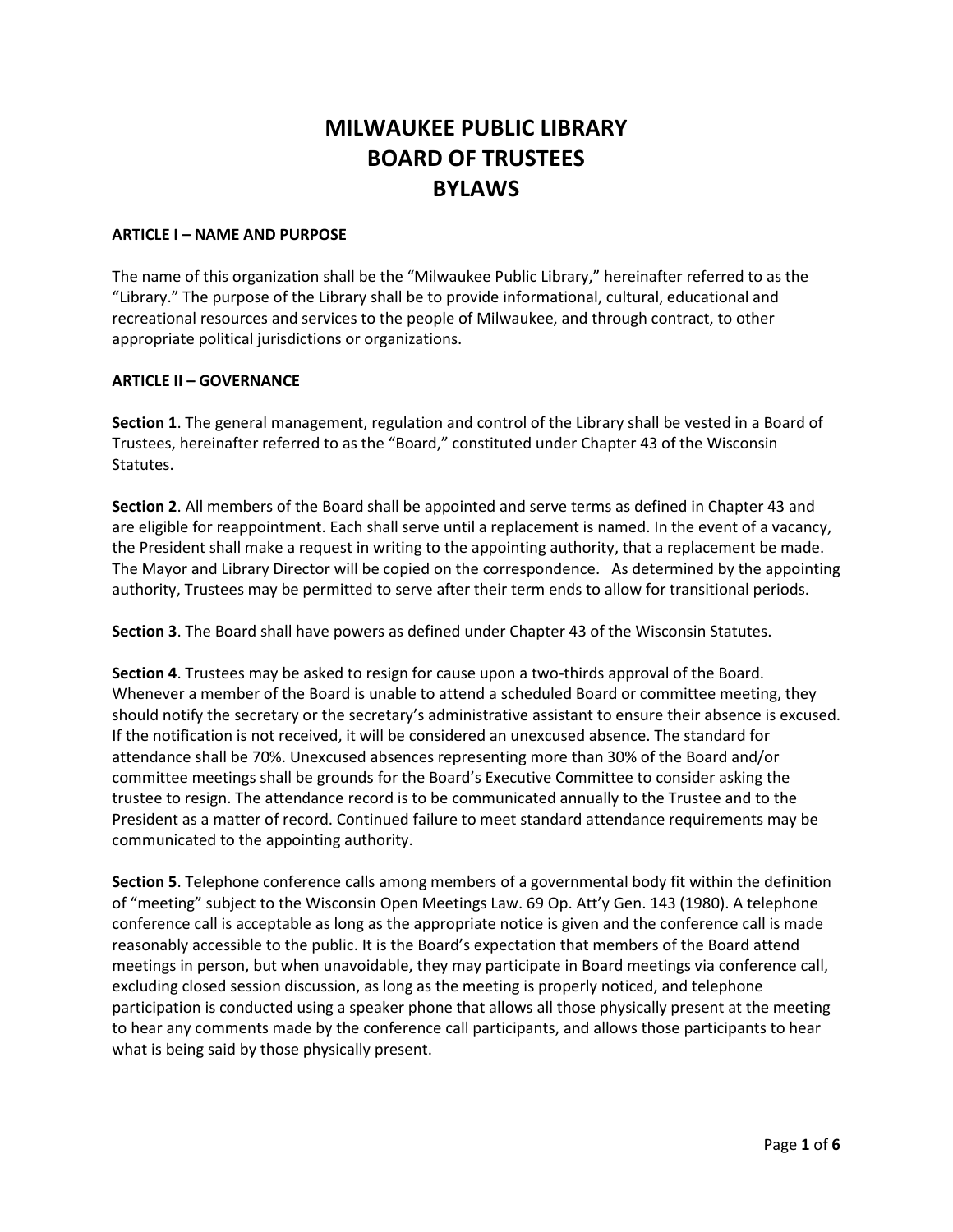**Section 6**. All trustees shall serve without pay, but they may be reimbursed for any and all reasonable expenses incurred in the interest of the Library, including membership dues in Library organizations, conference attendance and necessary publications, when so authorized by the Board.

**Section 7**. Trustees selected as committee chairs will run the committee meeting and represent the committee at regular Board meetings.

# **ARTICLE III – OFFICERS**

**Section 1**. At the annual meeting in May of each even-numbered year the Board shall elect one of its members as president, who shall hold office for two years and shall preside at the meetings of the Board when present. No one shall serve more than two consecutive terms as president. The president shall preside at all meetings of the Board, authorize calls for any special meetings, appoint all committees and fill any vacancies that may occur, execute all documents authorized by the Board and generally perform all duties associated with that office.

**Section 2**. At the same meeting the Board shall also elect for a term of two years a vice president from among its members. The vice president shall perform the duties of the president in the absence of such officer. No one shall serve more than two consecutive terms as vice president. The vice president, in the event of the absence or disability of the president, or of a vacancy in that office, shall assume and perform the duties and functions of the president.

**Section 3**. At the same meeting the Board shall also elect for a term of two years a financial secretary who shall also be the chairperson of the Finance & Personnel Committee. The financial secretary shall not have the authority to personally invest any Milwaukee Public Library funds. The financial secretary along with the Finance & Personnel Committee and Library Administration will review the performance of the investment broker, investment management firm, or banking institution at least quarterly and report their findings to the Milwaukee Public Library Board of Trustees. The financial secretary shall serve as chair of the Finance and Personnel Committee and shall receive monthly statements of the Trust Funds performance from the investment management firm.

**Section 4**. The Library Director shall be ex-officio secretary of the Board. The Deputy Library Director shall serve as deputy Board secretary. The Library Director and the Deputy Library Director in this capacity shall be non-voting. The secretary shall keep a true and accurate record of all meetings of the Board, shall execute all documents authorized by the Board, shall issue notice of all regular and special meetings, and shall perform such other duties as are generally associated with that office.

**Section 9**. If a vacancy occurs in any office, a successor shall be elected and remain in office until the next annual election.

#### **ARTICLE IV – MEETINGS**

**Section 1 – Regular Meetings**. Regular meetings of the Board shall be held at a minimum of six times per year. The date and hour for the regular meetings will be set at the Board's October meeting after the Common Council schedule is issued, but may be subject to change during the year subject to a majority approval of the Board, formal notification of all Board members and satisfaction of statutory requirements in conformity with the Wisconsin Open Meeting law.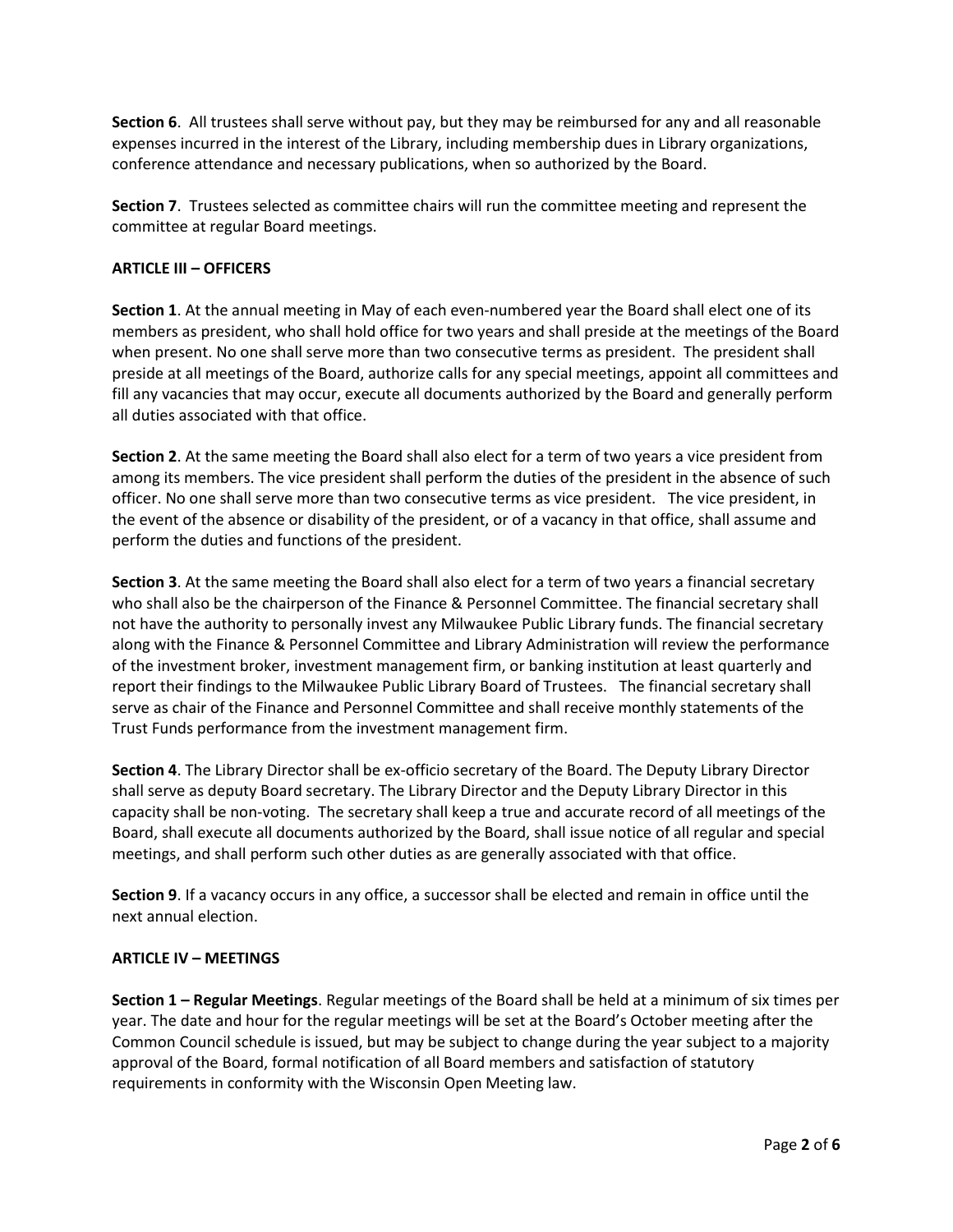**Section 2 – Special Meetings**. Special meetings may be called at the direction of the president, or called at the written request of five members, for the transaction of business as stated in the call for the meeting. Except in cases of emergency, at least 48 hours' notice shall be given. In no case may less than two hours' notice be given.

**Section 3 – Annual Meeting**. The annual meeting of the Board shall be held in May at such hour, date and place as the Board may determine.

**Section 4 –Notices**. Each member of the Board shall be notified of regular Board and committee meetings. Any member of the Board may attend and participate in discussion. In the event of an absence or vacancy, the Board President may appoint a substitute Trustee to the committee. The Board shall approve the temporary appointment.

**Section 5 – Open Meetings Law Compliance**. All Board meetings and all committee meetings shall be held in compliance with Wisconsin Open Meeting Law (Wisconsin Statutes Sections 19.81 to 19.98).

**Section 6 – Parliamentary Procedure**. The rules contained in *Robert's Rules of Order,* latest revised edition [or *The Standard Code of Parliamentary Procedure* by Alice F. Sturgis]*,* shall govern the parliamentary procedure of the meetings, in all cases in which they are not inconsistent with these bylaws and any statutes applicable to this Board.

**Section 7 - Quorum.** A majority of filled seats on the board constitutes a quorum for the transaction of business as required by Wisconsin Statutes Section 43.54(1)(e).

# **ARTICLE V – COMMITTEES**

**Section 1 – Standing Committees**. There shall be five standing committees. The members of these committees shall be appointed annually by the President not later than the first meeting after the annual meeting in May, and shall serve for one year, or until their successors are appointed. All standing committee members must be sitting members of the current Board of Trustees.

**Executive Committee** consisting of four (4) members (the president, the vice-president, the financial secretary and the immediate past-president).

- **The Executive Committee shall review any and all amendments to the Board's bylaws prior to** action by the Board.
- **The Executive Committee may meet between the meetings of the Board, shall act for the Board** in implementing established policies and programs, and shall serve as the administrative arm of the Board. It shall have the power to fill vacancies for officers and members of the Executive Committee; the persons so appointed are to be confirmed by a majority Board vote and are to serve until the following annual election.
- **The Executive Committee shall meet with the Library Director annually in December to review** achievements for the year and goals for the coming year.
- The MPL Board President or the President's designee will fill the designated seat on the MPL Foundation Board.

**Finance and Personnel Committee** consisting of five (5) members.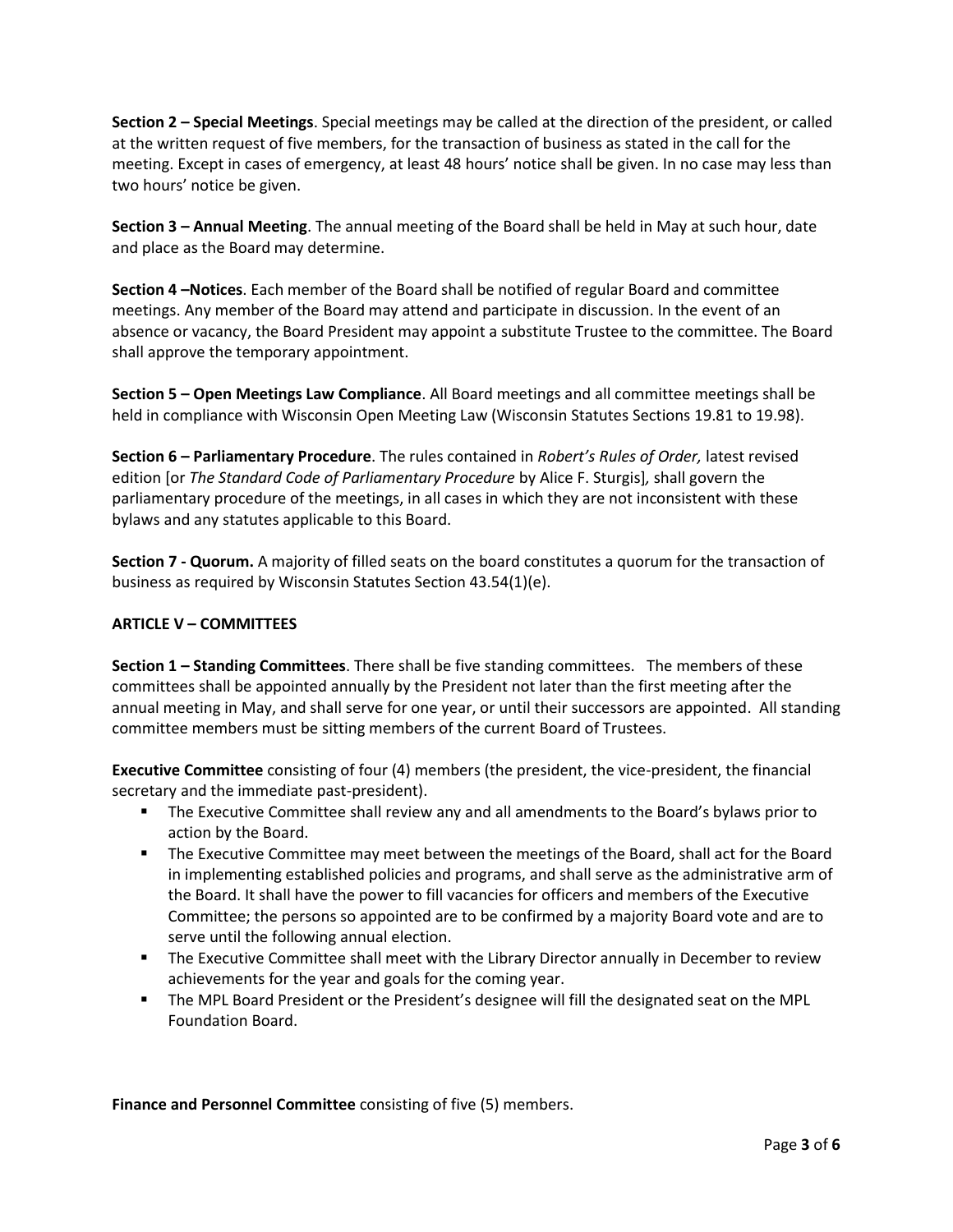- **The Finance & Personnel Committee may review the annual budget summary with the Library** Director.
- The Finance & Personnel Committee shall review the performance of the trust fund investment advisor at least quarterly.
- **The Finance & Personnel Committee shall hear appeals by regularly appointed employees who** by notice of the Library Director have been removed, discharged or demoted, or have been suspended in excess of fifteen days or have received a second suspension for any period within six months of the first, provided they appeal in writing within three days from the time the notice is served upon the employee. No employee regularly appointed shall be removed, discharged, demoted or suspended except for just cause. The Finance and Personnel Committee shall follow the requirements of due process contained in Section 63.43 and 63.44 of the Wisconsin Statutes. (see MPL Board of Trustees Operating Guidelines).

# **Innovation and Strategy Committee** consisting of five (5) members.

 The Innovation & Strategy Committee will explore long-term solutions and make recommendations to the Milwaukee Public Library Board of Trustees for strengthening the organization and improving the funding structure of the Milwaukee Public Library.

# **Library Building and Development Committe**e consisting of five (5) members.

**The Library Building and Development Committee shall recommend any changes in existing** space needs, approve major alterations and, when appropriate construction of new facilities.

# **Library Services and Programs Committee** consisting of five (5) members.

- **The Library Services and Programs Committee shall review Library services and programs.**
- **The Library Services and Programs Committee shall hear written appeals from the community** on issues related to Library services.

**Section 2 – Nominating Committee**. A nominating committee shall be appointed by the president three months prior to the annual May meeting of every even numbered year and shall present a slate of officers at the annual meeting. Additional nominations may be made from the floor at that time.

**Section 3 – Ad Hoc Committees**. The president shall appoint special committees as needed. Ad hoc committees for the study of special problems shall be appointed by the president, with the approval of the Board, to serve until the final report of the work for which they were appointed has been filed. These committees may also include staff and public representatives, as well as outside experts.

Ad hoc committees are advisory to, and not binding on, the Board of Trustees. Only sitting members of the current Board may serve as committee chairs.

**Section 4 – Non-voting positions**. Standing and special committees may include staff, public representatives, as well as outside experts. These individuals will be considered as ex-officio members. These shall be non-voting positions.

**Section 5 – Committee Quorum**. A majority of any committee and a minimum of three members shall constitute a quorum for the transaction of business under its supervision or referred to it.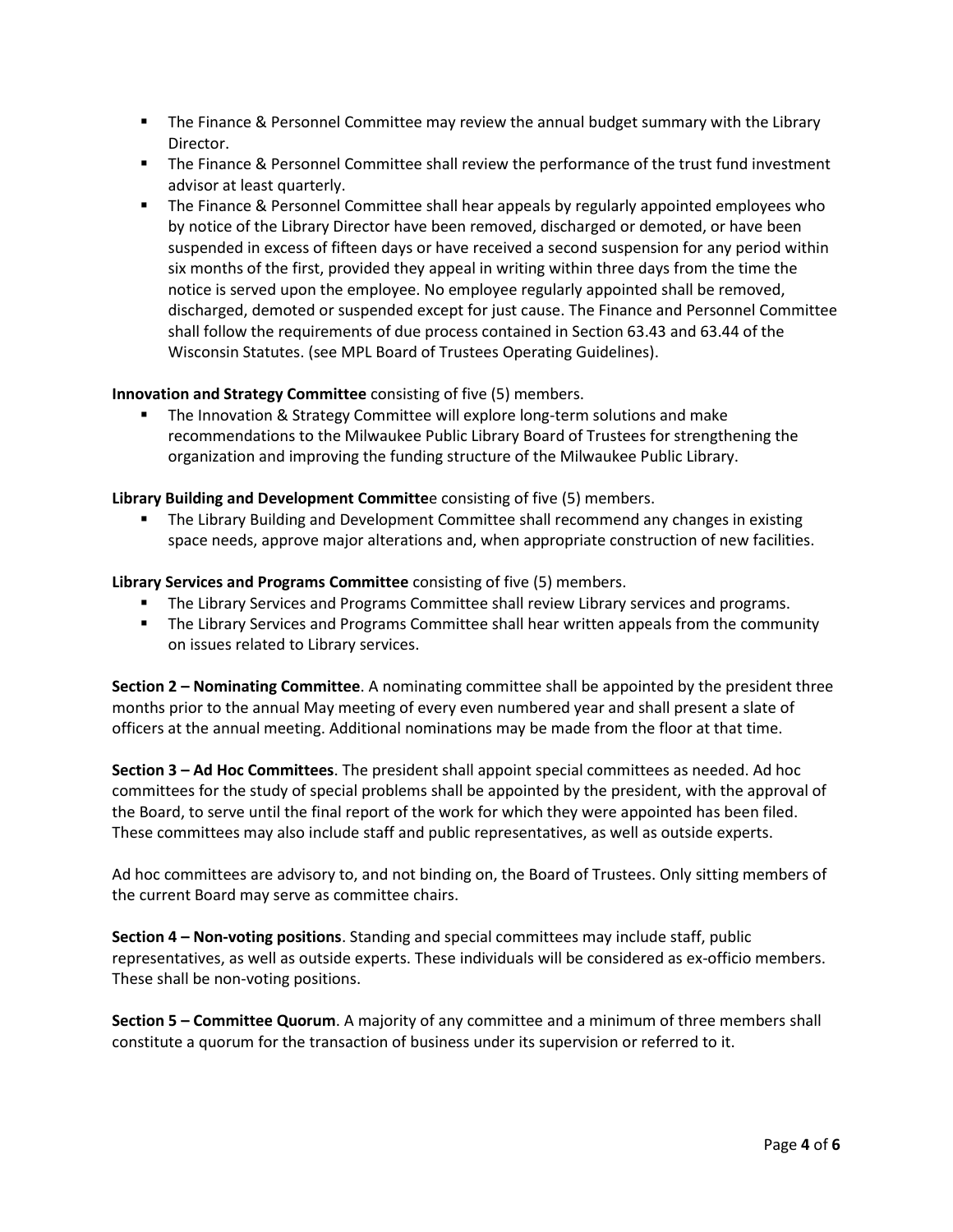**Section 6 – Power of the Commitees**. No committee will have other than advisory powers unless, by suitable action of the Board it is granted specific power to act and a quorum of the Board is present.

## **ARTICLE VI – GENERAL**

**Section 1 – Bylaws Amendment**. The Milwaukee Public Library Board of Trustees Bylaws may be amended at any regular meeting of the Board, provided that the amendment has been submitted in writing to the full Board at least thirty days before the designated vote. Revised bylaws take affect at the end of the meeting at which they were adopted.

**Section 2 – Bylaws Review**. The Milwaukee Public Library Board of Trustees Bylaws will be reviewed by an Ad hoc committee every four years.

**Section 3 – Public Comment.** The board may hear public comment about particular concern or needs. The board should limit itself to answering basic questions from the public and place the matter on a future meeting agenda if additional discussion or deliberation on the issue is needed.

Although it is not required, the Wisconsin Open Meetings Law does permit a governmental body to set aside a portion of an open meeting as a public comment period. Wisconsin Statutes 19.83(2) and 19.84(2). Such a period must be included on the meeting notice. During such a period, the body may receive information from the public and may discuss any matter raised by the public. If a member of the public raises a subject that does not appear on the meeting notice, however, it is advisable to limit the discussion of that subject and to defer any extensive deliberation to a later meeting for which more specific notice can be given. In addition, the body may not take formal action on a subject raised in the public comment period, unless that subject is also identified in the meeting notice.

# **ARTICLE VII – RECORDS**

**Section 1**. The official records of the proceedings of the Board of Trustees and its committees shall be kept in the secretary's office and shall be open to public inspection and examination upon request. The secretary shall also serve as custodian of the Board's records.

**Section 2**. The Board of Trustees shall comply with Wisconsin Statutes which cover the open records law for public institutions.

# **ARTICLE VIII – LIBRARY DIRECTOR**

**Section 1**. The Mayor shall appoint a Library Director, Section 66.146 (1)(1), Wisconsin Statutes.

**Section 2**. The Library Director shall serve as the chief executive officer of the Library system, subject to the policies established by the Board, as well as Secretary ex-officio of the Board of Trustees. This shall be a non-voting position.

**Section 3**. The Library Director in keeping with the policies of the Board, shall be responsible for the operation of the library, its facilities, equipment, staffing, and collection, and for its financial operation within the limitations of the budgeted appropriation, for the efficiency of Library service to the public.